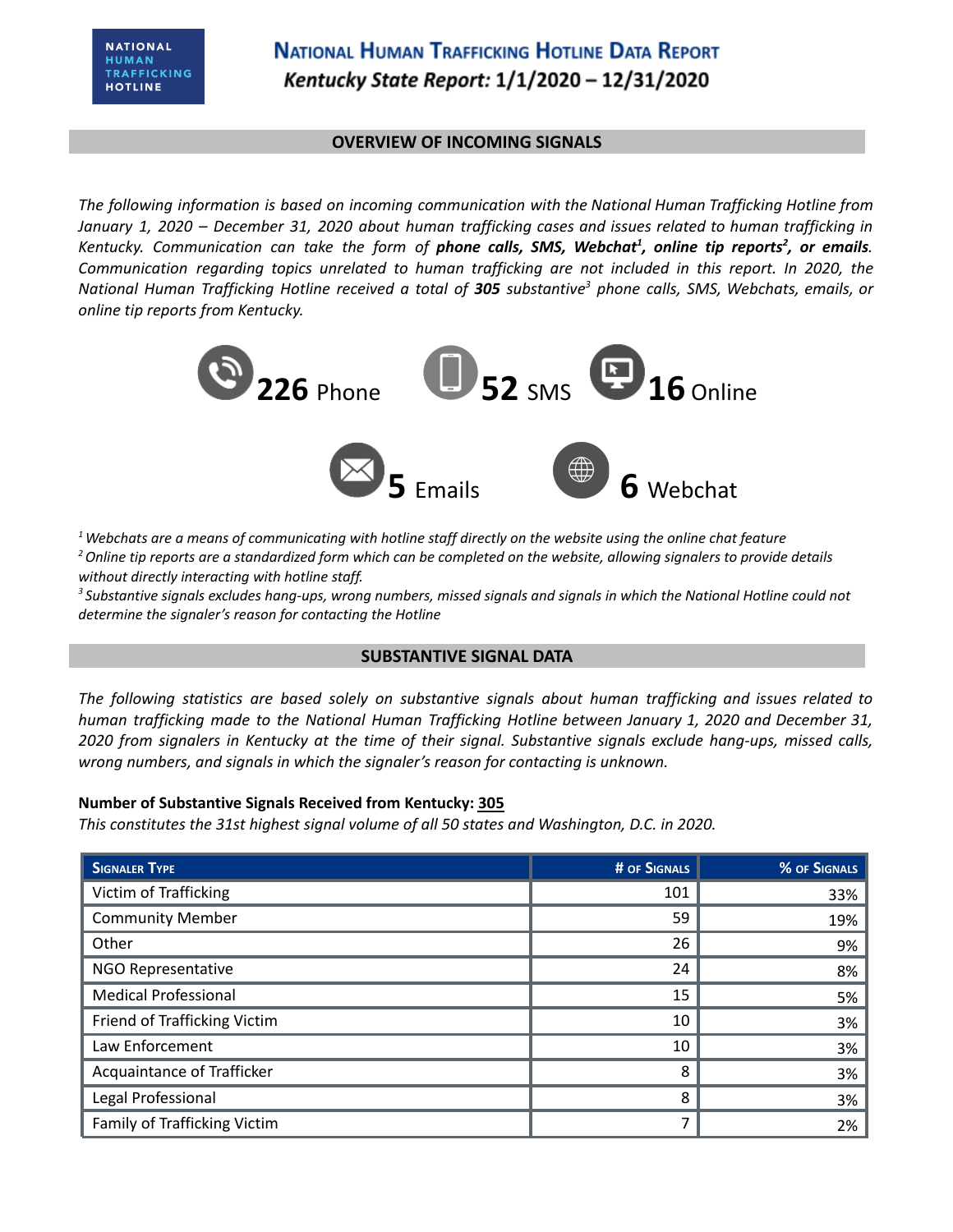# **NATIONAL HUMAN TRAFFICKING HOTLINE DATA REPORT** Kentucky State Report: 1/1/2020 - 12/31/2020

| Victim of Labor Exploitation                                |     | 2%    |
|-------------------------------------------------------------|-----|-------|
| <b>Government Official</b>                                  |     | $2\%$ |
| Victim of Other Crime                                       | 6   | 2%    |
| Not Specified                                               | 6   | 2%    |
| Faith-Based Representative                                  |     | 1%    |
| Educator/School Personnel                                   |     | 1%    |
| Mental Health Professional                                  |     | 1%    |
| Caller Types Referenced Fewer than Three Times <sup>1</sup> |     | 1%    |
| TOTAL # OF SUBSTANTIVE SIGNALS                              | 305 |       |

<sup>1</sup>To protect the identity of the people we serve, the National Human Trafficking Hotline does not disclose exact statistics *related to venues, industries, victim information or caller information referenced fewer than three times.*

#### **DATA ABOUT HUMAN TRAFFICKING SITUATIONS**

Each request submitted to the hotline is evaluated for evidence of potential human trafficking. In Kentucky, a total *of 104 unique situations (incidents) of potential human trafficking were reported to the hotline.*

| <b>PRIMARY REASON FOR CONTACTING THE NATIONAL HOTLINE</b> | # OF SITUATIONS | % OF SITUATIONS |
|-----------------------------------------------------------|-----------------|-----------------|
| <b>Access Service Referrals</b>                           | 25              | 24%             |
| Report a Trafficking Tip                                  | 71              | 68%             |
| Request Crisis Assistance                                 |                 | 8%              |
| Request General Information <sup>2</sup>                  |                 | 0%              |
| <b>TOTAL # OF SITUATIONS</b>                              | 104             |                 |

<sup>2</sup>Requests for general information are situations in which an individual who is aware of a specific situation of potential trafficking may contact the National Human Trafficking Hotline for general information about human trafficking or to learn more about services available to trafficking victims. Requests for T&TA (Training and Technical Assistance) are situations in which service providers or law enforcement working with a victim of trafficking contact the National Hotline for technical *assistance.*

| <b>VENUE/INDUSTRY OF POTENTIAL TRAFFICKING</b>           | # OF SITUATIONS | <b>% OF SITUATIONS</b> |
|----------------------------------------------------------|-----------------|------------------------|
| <b>Sex</b>                                               | 73              | 70%                    |
| Venue Not Specified                                      | 41              | 39%                    |
| Pornography                                              | 10              | 10%                    |
| <b>Illicit Massage/Spa Business</b>                      | 6               | 6%                     |
| Online Ad, Venue Unknown                                 | 4               | 4%                     |
| Residence-Based Commercial Sex                           | ς               | 3%                     |
| Hotel/Motel-Based                                        | ς               | 3%                     |
| <b>Other Venue</b>                                       | 3               | 3%                     |
| Venues Referenced in Fewer than Three Cases <sup>4</sup> | 3               | 3%                     |
| Labor                                                    | 17              | 16%                    |
| <b>Traveling Sales Crew</b>                              | 4               | 4%                     |